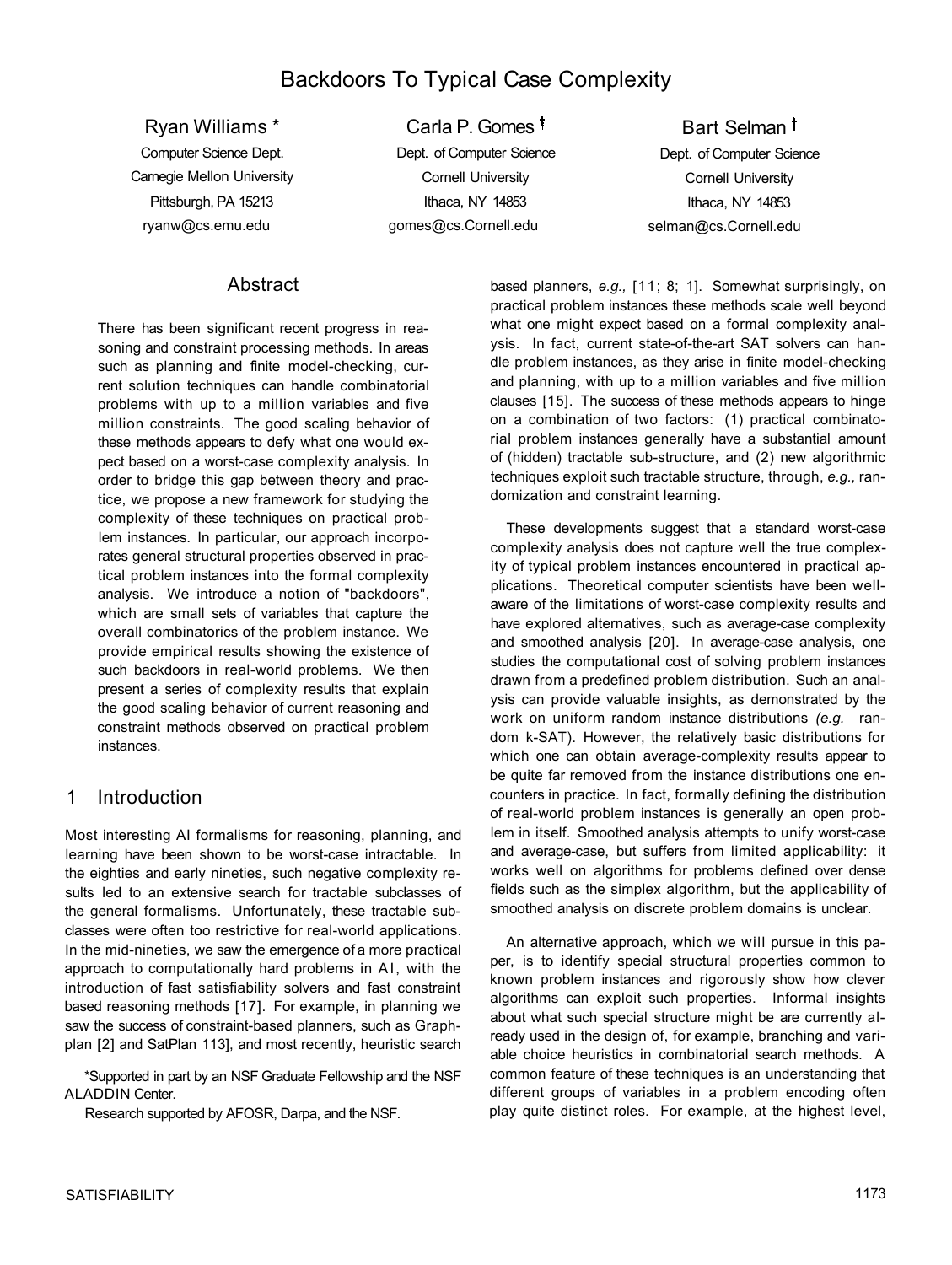one can distinguish between dependent and independent variables. The dependent or auxiliary variables are needed to obtain compact problem encodings but the true combinatorics arises from the independent variables; *e.g.,* the independent variables in an encoding of a planning domain represent the various operators applicable in a given state of the world, whereas the dependent variables encode the consequences of selecting a particular operator. A plan search technique that branches purely on the independent variables can obtain substantial speedups over search methods that do not exploit variable dependencies [4].

Another powerful intuition in the design of search methods is that one wants to select variables that *simplify the problem instance as much as possible* when these variables are assigned values. This intuition leads to the common heuristic of branching on the most constrained variable first. In terms of Boolean satisfiability, this amounts to, in effect, focusing in on the tractable substructure of the problem, namely the unit clauses (1-SAT structure) and the binary clauses (2-SAT structure). The true effectiveness of this approach arises from the fact that setting most constraint variables also simplifies higher arity clauses, which either become satisfied or in turn shrink themselves eventually to binary or unary clauses.

These general insights have been incorporated in state-ofthe-art SAT and constraint solvers, and their effectiveness has been demonstrated empirically on a significant number of benchmark problems [18]. However, a more formal underpinning explaining the practical success of these strategies has been lacking. In this paper, we introduce a formal framework directly inspired by these techniques and present rigorous complexity results that support their effectiveness.

Preview of results. We first introduce the notion of "backdoor" variables. This is a set of variables for which there is a value assignment such that the simplified problem can be solved by a poly-time algorithm, called the "sub-solver". The sub-solver captures any form of poly-time simplification procedure as used in current SAT/CSP solvers. We also consider the notion of a "strong backdoor" where any setting of the backdoor variables leads to a poly-time solvable subproblem. The set of all problem variables forms a trivial backdoor set, but many interesting practical problem instances possess much smaller backdoors and strong backdoors. We will study backdoors in several practical problem instances, and identify backdoors that contain only a fraction of the total number of variables. For example, the SAT encoding of a logistics planning problem (logistics .d. cnf) contains a backdoor with only 12 variables out of a total of nearly 7,000 variables. When given a set of backdoor variables of a problem instance, one can restrict the combinatorial search by branching only on the backdoor variables and thus search a drastically reduced space.

In general, finding a small set of backdoor variables for a problem instance is, however, itself a computationally hard problem. One contribution of this paper is that we formally show how the presence of a small backdoor in a problem provides a concrete computational advantage in solving it. We analyze three scenarios. First, we consider a deterministic

| l 11.       | deterministic        | randomized                        | heuristic     |
|-------------|----------------------|-----------------------------------|---------------|
| n/k         | small $exp(n)$       | smaller $exp(n)$                  | tiny $exp(n)$ |
| $O(\log n)$ | $O(\log n)$<br>log n | $O(\log n)$<br>$\frac{n}{\log n}$ | poly(n)       |
|             | poly(n)              | poly(n)                           | poly(n)       |

Table 1: Time bounds for solving CSPs in the various scenarios considered in this work.  $B(n)$  is an upper bound on the size of the smallest backdoor, where  $\boldsymbol{n}$  is the number of variables in the problem,  $\boldsymbol{k}$  is a fixed constant. Empirical results (Section 3) suggest that for practical instances the backdoor is often a relatively small fraction of  $n$ , e.g.,  $n/100$ , or even of size log  $n$ .

scenario with an exhaustive search of backdoor sets. We show that one obtains provably better search complexity when the backdoor contains up to a certain fraction of all variables. We then show that a randomized search technique, which in effect repeatedly guesses backdoor sets, provably outperforms a deterministic search. Finally, in our third scenario we consider the availability of a variable selection heuristic, which provides guidance towards the backdoor set. This strategy can yet further reduce the search space. Table 1 gives a highlevel summary of the results. By exploiting restart strategies, we can identify a polynomially solvable case when the backdoor contains at most log(n) variables. We believe that this final scenario is closest to the behavior of current effective SAT and constraint solvers. Our formal analysis also suggests several novel algorithmic strategies that warrant further empirical exploration.

# 2 Hidden structure: Backbones and Backdoors

Our approach and analysis applies both to SAT and CSP problems [17]. SAT is the abbreviation for the well-studied Boolean satisfiability problem. CSP is the abbreviation for the more general problem of constraint satisfaction.

A CSP problem, C, is characterized by a set *V =*   ${x_1, x_2, \ldots, x_n}$  of variables, with respective domains  $D_1$ ,  $D_2, \ldots, D_n$  (which list the possible values for each variable) and a set of constraints. A constraint is defined on a subset of variables  $S_i \subset V$  denoting the variables' simultaneous legal assignments. That is, if  $S_i = \{x_{i_1}, x_{i_2}, \ldots, x_{i_r}\},$ then the constraint defines a subset of the Cartesian product  $D_{i_1} \times \ldots \times D_{i_r}$ . To simplify notation, we will assume that all variables have the same domain *D.* We use *d* to denote the size of  $D$ . An assignment  $a$  is a function from variables to *D.* A solution to a CSP is a complete variable assignment that satisfies all constraints. A partial assignment defines the values of a subset of the variables in *V.* SAT is a special case of CSP with only Boolean variables  $(D = \{True, False\})$ and constraints given in the form of clauses. A clause is a disjunction of literals and a literal is a Boolean variable or its negation.

We use the notation  $C[v/x]$  to denote the simplified CSP obtained from a CSP, C, by setting the value of variable  $x$  to value  $v$ . (A constraint involving  $x$  is simplified by keeping only the allowed tuples that have  $\boldsymbol{x}$  assigned to  $\boldsymbol{v}$ .) Let  $\boldsymbol{a}_{\boldsymbol{S}}$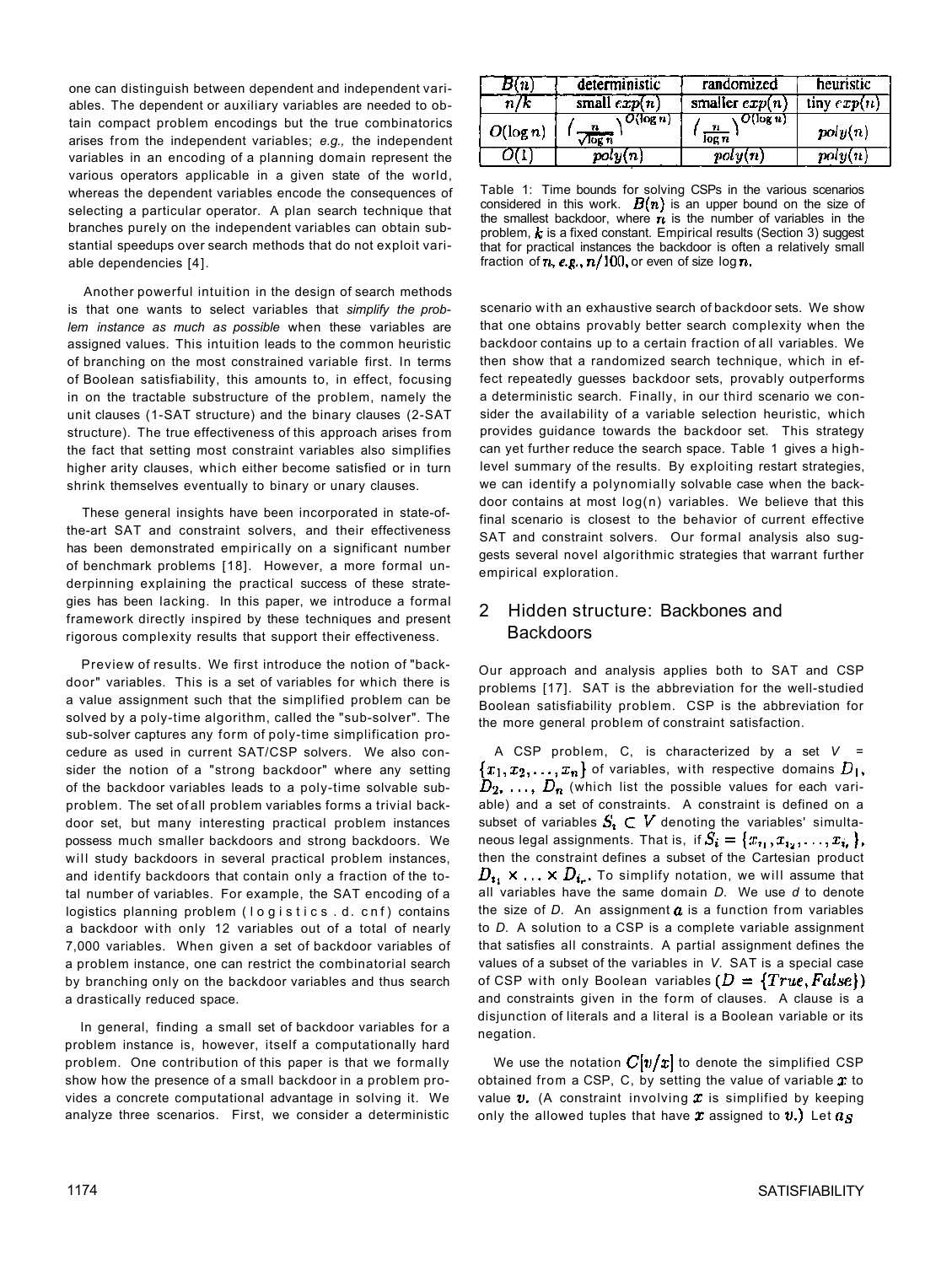$S \subseteq V \rightarrow D$  be a partial assignment. We use  $C[a_S]$  to denote the simplified CSP obtained by setting the variables defined in  $a_S$ . In a SAT problem, this corresponds to simplifying the formula by fixing the truth values of some of the variables.

Our goal is to capture structural properties of real world problem instances. We start by reviewing the concept of a backbone in a SAT/CSP problem, as introduced in [141. A variable is called a backbone variable if in all solutions to the CSP the variable is assigned the same value. Such variables are also called frozen variables [61. Backbone variables are useful in studying the properties of the solution space of a constraint satisfaction problem.

Definition 2.1 [backbone] *S is a* backbone *if there is a unique partial assignment*  $a_S : S \to D$  *such that*  $C[a_S]$  *is satisfiable.* 

We contrast this variable type with the kind we introduce, backdoors. Backdoors are variable subsets defined with respect to a particular algorithm; once the backdoor variables are assigned a value, the problem becomes easy under that algorithm. (Note that contrarily to the backbone there can be different sets of backdoor variables.)

To begin our exposition of backdoors, we define the sort of algorithms we have in mind. We will call them *sub-solvers,*  as they solve tractable subcases of the general constraint satisfaction problem.

Definition 2.2 *A sub-solver A given as input a CSP, C, satisfies the following:* 

*(Trichotomy) A either rejects the input C, or "determines" C correctly (as unsatisfiable or satisfiable, returning a solution if satisfiable),* 

*(Efficiency) A runs in polynomial time,* 

*(Trivial solvability) A can determine if C is trivially true (has no constraints) or trivially false (has a contradictory constraint),* 

*(Selfreducibility) if A determines C, then for any variable x and value v, then A determines*  $C[v/x]$ *.* 

For instance, *A* could be an algorithm that solves 2-SAT instances but rejects all other instances. It is important to note that the results we will show in this paper are independent of a particular sub-solver; our results will hold for *any A* satisfying the above four properties.

In what follows, let *A* be a sub-solver, and *C* be a CSP.

We first consider a notion of "backdoor" that is suitable for satisfiable CSPs.

Definition 2.3 [backdoor] *A nonempty subset S of the variables is a backdoor in C for A if for some*  $a_S : S \to D$ *, A returns a satisfying assignment of*  $C[a<sub>S</sub>]$ .

Intuitively, the backdoor corresponds to a set of variables, such that when set correctly, the sub-solver can solve the remaining problem. In a sense, the backdoor is a "witness"

to the satisfiability of the instance, given a sub-solver algo $r$ ithm. $1$  We also introduce a stronger notion of the backdoor to deal with both satisfiable and unsatisfiable (inconsistent) problem instances.

Definition 2.4 [strong backdoor] *A nonempty subset S of the variables is a* strong backdoor in *C* for *A if for all*   $a_S : S \rightarrow D$ , A returns a satisfying assignment or concludes *unsatisfiability of*  $C[a<sub>S</sub>]$ .

In contrast to backbones which are *necessarily* set to a certain value, a (strong) backdoor *S* is *sufficient* for *solving* a problem. For example, when given the backdoor for a SAT problem, the search cost is of order  $|D|^{|S|}$ . (Simply check all possible assignments of  $S$ .) This means if  $S$  is relatively small, one obtains a large improvement over searching the full space of variable/value assignments.

We observe that *independent* variables are a particular kind of backdoor. As stated in 12, they are a set S of variables for which all other variables may be thought of as *defined* in terms of *S.* For example, a maximal subset of independent variables in a SAT encoding of a hardware verification problem is a backdoor for unit propagation, as the other variables' values may be directly determined after setting the independent ones [19].

There are two key questions concerning backdoors:

- What is the size of the backdoor in practical problem instances?
- When taking into account the cost of searching for a backdoor set, can one still obtain an overall computational advantage in solving the CSP?

We address these two key questions below. We will first show that practical problem instances can have surprisingly small backdoors. In the subsequent section, we show how even by taking into account the cost of searching for a backdoor, one can provably obtain an overall computational advantage by using the backdoor. As we will see, the magnitude of this improvement is, of course, a function of the size of the backdoor.

# 3 Size of backdoors

We did an empirical study of the size of backdoors in several practical SAT instances, using the SAT solver Satz-rand, a randomized version of Satz [16]. Satz incorporates powerful variable selection heuristics and an efficient simplification strategy *(i.e.,* a good sub-solver). We modified Satz-rand to trace the variables selected for branching, and to keep track of the minimum number of variables that need to be set before Satz-rand's simplification found a satisfying assignment efficiently. (We are currently modifying this procedure to also handle unsatisfiable instances and find strong backdoors.)

'Observe that *any* satisfiable CSP has a backdoor of size at most  $n-$  **J**; however, wc will see that significantly smaller backdoors arise in practice and give a computational advantage in search.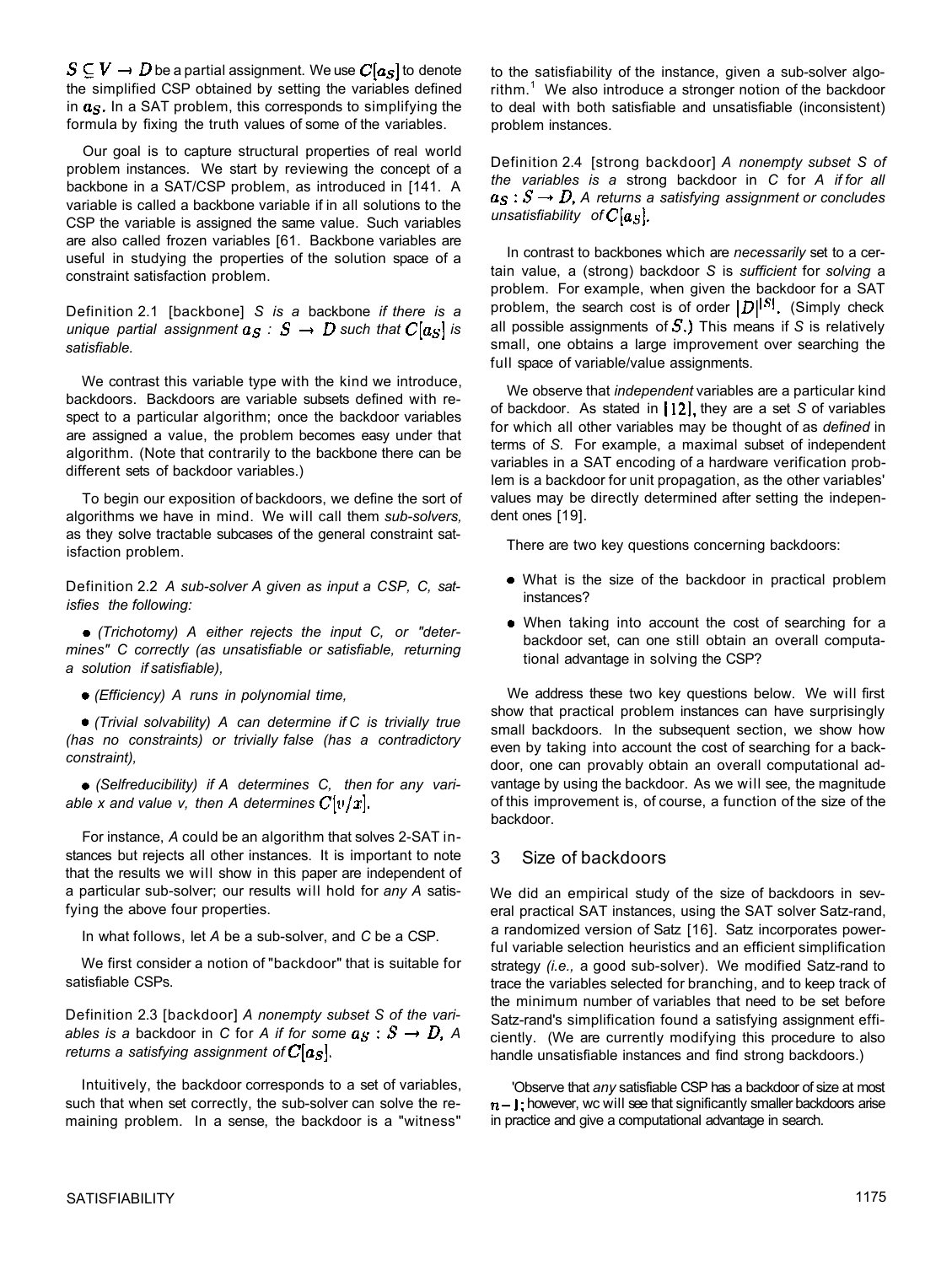| instance    | # vars | # clauses | backdoor | fract. |
|-------------|--------|-----------|----------|--------|
| logistics.d | 6783   | 437431    | 12       | 0.0018 |
| 3bitadd 32  | 8704   | 32316     | 53       | 0.0061 |
| pipe-01     | 7736   | 26087     | 23       | 0.0030 |
| 30<br>qq    | 1235   | 8523      | 14       | 0.0113 |
|             | 1597   | 10658     | 15       | 0.0094 |

Table 2: Size of backdoors for several practical SAT instances.

Table 2 summarizes our results. Our instances are from a variety of domains [18]. These instances are now well within the range of the fastest current solvers, such as Chaff [15]. However, they are non-trivial and cannot be solved with the previous generation of SAT solvers, *e.g.* Tableau [3]. Clearly, the new solvers are better able to discover and exploit hidden structure, such as small backdoors. In fact, as we can see from the table, these instances have fairly tiny backdoors. That is, only a very small fraction of all variables can be used to "unlock" a satisfying assignment. We conjecture that such small backdoors occur in many other real-world problem instances.

## 4 Exploiting backdoors formally

We will analyze three, increasingly powerful strategies: *deterministic, randomized,* and *heuristic branching variable selection.* The first two are meant to work for any CSP where the instance has a small fraction of backdoor variables, with respect to the sub-solver. The randomized strategy generally outperforms the deterministic one with high probability (1 -  $1/n$ , where  $n$  is the number of variables). This reflects the performance gain found in practice when backtracking SAT solvers are augmented with randomization [15; 9]. The third strategy yields tighter runtime bounds than the first two, but requires us to assume the existence of a good heuristic for choosing backdoor variables (which we find to be the case in practice).

#### 4.1 Deterministic strategy

The deterministic procedure may be construed as a generalization of iterative deepening that runs over all possible search trees of each depth. We assume the algorithm has access to a particular sub-solver A running in  $T(n)$  (polynomial) time, which defines the backdoor variables, and *C* is an arbitrary CSP instance.

Algorithm 4.1 Given a CSP *C* with *n* variables,

For  $i=1,\ldots,n$ .

For all subsets 5 of the *n* variables with  $|S| = i$ ,

Perform a standard backtrack search (just on the variables in *S)* for an assignment that results in *C* being solved by sub-solver *A.* 

An analogous algorithm works for finding and exploiting *strong backdoors* in a CSP to prove *unsatisfiability:* simply keep track of whether all assignments to the variables in *S*  result in *C* being a contradiction (as determined by *A).* All of the following we will say holds for strong backdoors and unsatisfiable CSPs under this modified algorithm.

Note the procedure uses only polynomial time for CSPs with a constant sized backdoor. We are interested in the case where a backdoor of size  $B(n)$  exists, for some  $B(n) < n/2$ almost everywhere. The following gives a simple runtime bound in terms of **n** and  $B(n)$ .

**Theorem 4.1** If C has a variable domain of size  $d$  and  $d$ backdoor of size at most  $B(n)$ , then Algorithm 4.1 runs in  $O(p(n)(\frac{d\cdot n}{B(n)^{1/2}})^{B(n)})$  time, for some polynomial  $p(n)$ .

**Proof.** The runtime is bounded by  $T(n) \sum_{i=1}^{B(n)} {n \choose i} d^i$  (recall  $T(n)$  is a runtime bound on A). Since  $B(n) < n/2$ ,  $\sum_{i=1}^{B(n)-1} {n \choose i} \le q(n) {n \choose B(n)}$  for some polynomial  $q(n)$ . This and  $\sum_{i=1}^{B(n)-1} d^i \leq d^{B(n)}$  imply that the runtime is dominated by the last term of the sum. Putting it together, the bound is  $T(n) \sum_{i=1}^{B(n)} {n \choose i} d^i \leq T(n)q(n) \binom{n}{B(n)} d^{B(n)} \leq$ <br> $T(n)q(n) \frac{(d \cdot n)^{B(n)}}{B(n)!} \leq p(n) \frac{(d \cdot n)^{B(n)}}{B(n)^{B(n)/2}}$  asymptotically, for  $p(n) = T(n) \cdot q(n).$ □

The theorem implies that when small backdoors (or strong backdoors) are present, a substantial speedup almost always results. For example:

**Corollary 4.1** *If C has a backdoor of size B(n)* =  $O(\log n)$ ,<br>then C is solvable in  $\left(\frac{n}{(\log n)^{1/2}}\right)^{O(\log n)}$  time.

In our exposition of heuristic branching variable selection, we will see an improvement on this (a poly-time bound). For a visual representation of the deterministic strategy's runtime, when  $d - 2$  and backdoors of size  $n/k$  are considered, see Figure 1. This graph also indicates the following corollary in the case of SAT (proof omitted):

Corollary 4.2 *For Boolean formulas with a backdoor of size at most* n/4.404, Algorithm 4.1 solves the formula in  $O(c^{n})$ *time, where*  $c < 2$ *.* 

As we have seen in the previous section, in practice, backdoors can be quite tiny ( $\approx 1/566 = 0.18\%$  of the variables, for logistic s . d. cnf). Therefore, these results have real bearing on the improved solvability of real-world CSPs.

#### 4.2 Randomized strategy

Better performance results from adding randomization. This speed-up formally verifies a well-known fact about real-world solvers: augmenting a solver with randomization can dramatically improve performance [9; 10].

Again, we assume a sub-solver *A* is on tap, with runtime  $T(n)$ . Let  $B(n)$  be a poly-time computable function on N that bounds the backdoor size, and *b* be a parameter to be later determined. The idea is to repeatedly choose random subsets of variables that are larger than  $B(n)$ , searching these subsets for a backdoor.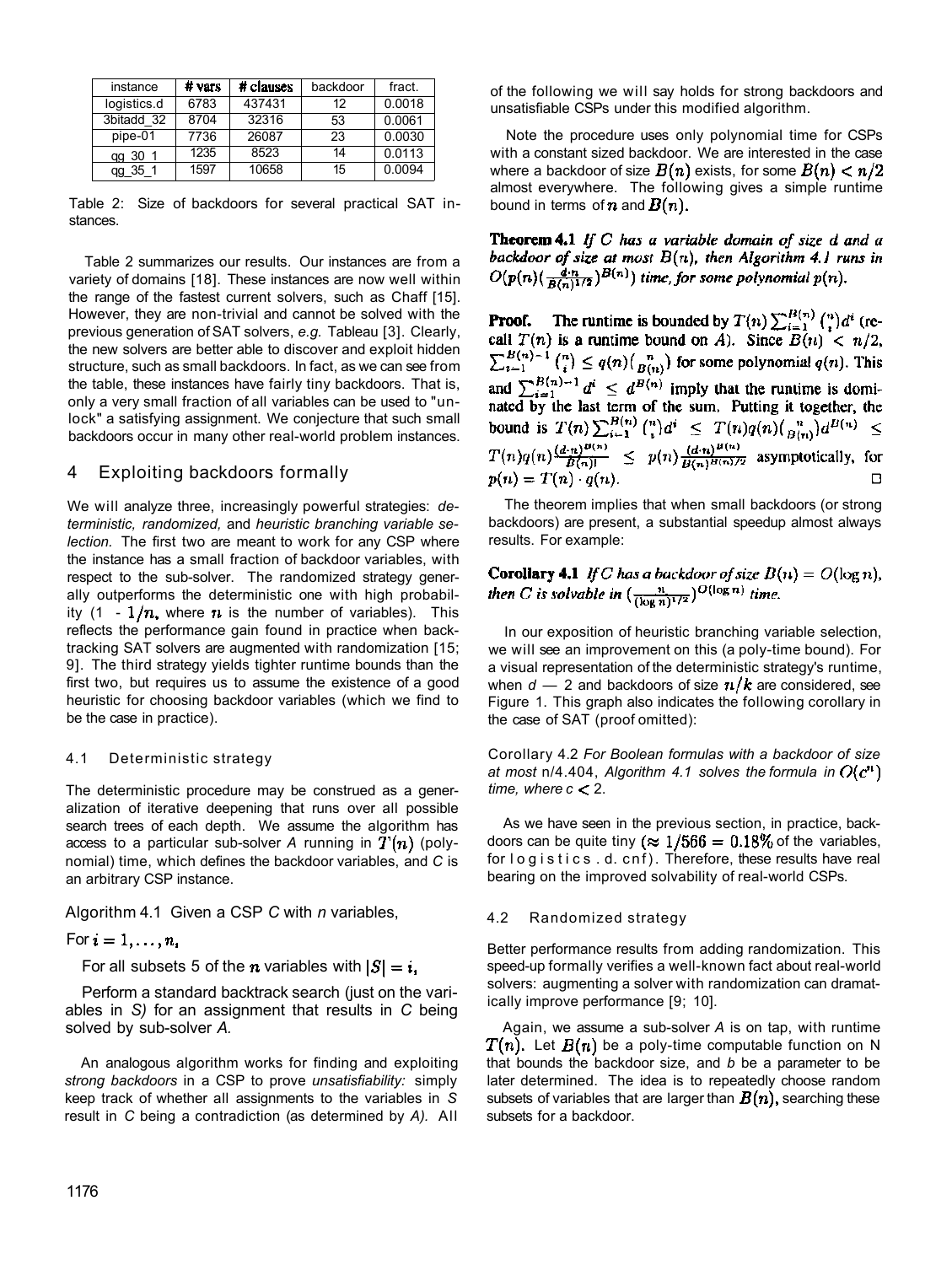Algorithm 4.2 Given a CSP C with  $n$  variables,

Repeat  $n\left(\frac{(n/B(n)-1)}{(b-1)}\right)^{B(n)}$  times (and at least once):

Randomly choose a subset S of the  $n$  variables, of size  $b \cdot B(n)$ . Perform a standard backtrack search on variables in *S.* If *C* is ever solvable by *A,* return the satisfying assignment.

As before, an analogous algorithm works for general (satisfiable or unsatisfiable) CSPs with strong backdoors: if every leaf in the search tree ends with *A* reporting unsatisfiability, then the *C* is unsatisfiable.

The algorithm as stated requires *a priori* knowledge of  $B(n)$ . This may be corrected by choosing a constant  $\alpha > 1$ , then running the algorithm assuming a backdoor of size 1. If that fails, run it again assuming a backdoor of size a, then a<sup>2</sup>,  $\alpha^3$ , etc., until a solution to C is found.

Theorem 4.2 If C has a backdoor of size  $B(n)$ , Algorithm *4.2 finds a satisfying assignment with probability approaching 1.* 

Proof. Given there is a  $B(n)$ -sized backdoor in C, the probability that a randomly chosen *S* of size  $j \geq B(n)$ ,  $j \leq n$ contains the entire backdoor is at least

$$
{\binom{n-B(n)}{j-B(n)}}/{\binom{n}{j}} = \frac{j(j-1)\cdots(j-B(n)+1)}{n(n-1)\cdots(n-B(n)+1)} \ge \left(\frac{(j-B(n))}{(n-B(n))}\right)^{H(n)}
$$

Setting  $j = b \cdot B(n)$ , the probability that backtracking results in *A* finding a solution is at least  $\left(\frac{(bB(n)-B(n))}{(n-B(n))}\right)^{B(n)}$ due to the self-reducibility property of *A.*  Repeating this experiment  $n(\frac{m}{k-1}, \frac{n(n-1)}{k-1})$  fimes, the algorithm succeeds with probability at least  $1 - 1/n$ .  $\Box$ 

One can show that the algorithm runs in  $O\left(\max\{1, n\left(\frac{(n/B(n)-1)}{(b-1)}\right)^{B(n)}\}d^{b-B(n)}T(n)\right)$  time. It remains to choose *b* to minimize this expression. As *b*  depends directly on  $B(n)$ , we evaluate two natural cases for  $B(n)$ .

When *B(n) =. klogu* for some constant k, the runtime is  $n\left(\frac{(n/(k\log(n))-1)}{(b-1)}\right)$   $k\log n_n b \cdot k'$  for some constant  $k'$ . For large  $k'$ , the runtime is optimized when  $b$  is constant; it is  $\left(\frac{n}{\log n}\right)^{O(\log n)}$ , an improvement over the deterministic bound.

• When  $B(n) = n/k$  for some constant k, we can show the runtime is minimized when  $b = \frac{m}{1 + ln(A)}$ , resulting in a time bound. For example, when  $d = 2$  (the case of SAT),  $b = k/2.443$  and the following holds.

Corollary 4.3 *For Boolean formulas with at most backdoor variables, Algorithm 4.2 solves the formula in*   $O(c^n)$  time, where  $c < 2$ .

In the Corollary, *c* is a function of A:. See Figure 1.



Figure 1: Improved exponential time. When *d =* 2 (SAT) and the size of the backbone is a constant fraction of the number of variables  $(B(n) = n/k)$ , the runtime of Alg. 4.1 (deterministic) and 4.2 (randomized) is of the form  $c<sup>n</sup>$ .  $c$  (vertical axis) is a function of *k.* The top curve gives *c* as a function of *k* for the deterministic procedure. The bottom curve gives *c* for the randomized procedure. Note that for  $k \geq 2.443$ , the randomized algorithm performs exponentially better than  $2<sup>n</sup>$ , whereas such an exponential improvement for the deterministic algorithm does not occur until

#### 4.3 Heuristic strategy

So far, we have considered general systematic and randomized search strategies for finding and exploiting backdoors. However, practical combinatorial solvers generally use heuristics to guide the variable selection process. As noted in the introduction, a common principle is to first branch on variables that simplify an instance the most. In effect, this means such heuristics steer the variable choice towards variables in a backdoor set. We will now formally analyze such heuristic guidance.

Restart Strategies for Heuristic Search. By incorporating the notion of a variable choice heuristic into our framework, our results are further sharpened. We consider the case where a randomized depth-first search (DFS) solver with a sub-solver *A* is running on an instance *C* having a backdoor of size *B.* The solver chooses variables to branch on according to a heuristic *H,* which has a success probability of at least  $1/h$  of choosing a backdoor variable at any point in the search. We will use the notation (DFS,H,.4) to denote a solver with the above properties.

Informally, a *restart strategy* is simply a policy that restarts a solver after running it for a specified amount of time, until a solution is found. Our main result here gives a condition under which a polynomial time restart strategy exists for DFS solving CSPs with small backdoors.

Theorem 4.3 *If the size of a backdoor of a CSP C is B*